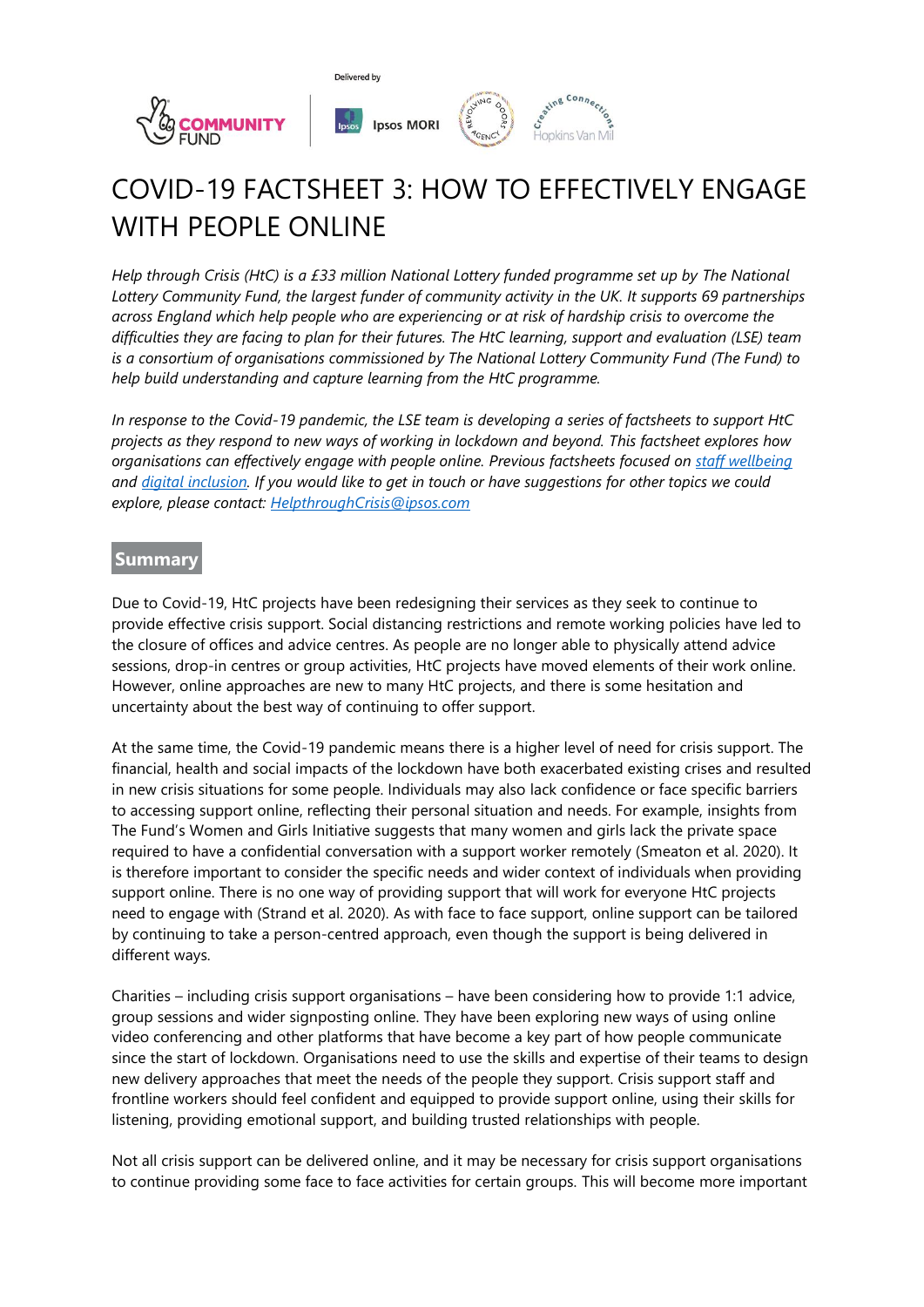

as lockdown eases. However, online activities offer one way to continue providing crisis support services during the Covid-19 pandemic. As such, this factsheet focuses on different ways of engaging with people online. It shares advice on setting up activities and selecting an appropriate platform, as well as how to deliver support from agreeing the 'ground rules' for a session to building rapport. It can be read in conjunction with the [factsheet on digital inclusion](https://www.tnlcommunityfund.org.uk/media/documents/Help-through-crisis/Help-through-crisis-digital-inclusion-factsheet.pdf?mtime=20200612141228&focal=none) which explores how to support people to navigate the internet and access support online.

# **Setting up online activities**

Ensuring activities are set-up in an appropriate way is essential when delivering services online. Having clear processes related to privacy, confidentiality, data protection and safeguarding is especially important in an online context when individuals (and staff) may be interacting from home. Agreeing and embedding organisational processes can help guide staff to protect themselves and the people they are supporting before, during and after online activities.

Organisations should consider agreeing protocols related to:

- **Data protection:** Supporting people online may involve collecting more or different data compared to working face to face. It is important to have processes in place to protect and appropriately handle any personal information you collect while working online. This includes information collected during a call or video (e.g. audio recordings), details in registration forms, or any information that could be linked to an individual such as their name, address, contact details, health record, religion etc. This quide from the Information Commissioner's Office (ICO 2020) includes frequently asked questions about data protection and Covid-19 and shares links to wider resources.
- **Confidentiality:** At home, staff may not have a private room to use to have sensitive conversations as they do in a workplace. Instead, staff should consider the place they use to support people and what kind of conversation they are having so they can take steps to protect privacy and confidentiality. If possible, staff can make phone or video calls from a private room or use a headset to increase the privacy of a caller (SCVO 2020). Staff should also consider their own privacy and what (or who) they are letting people see in the background of video calls. One option is to use greenscreen backgrounds that are available in some conferencing apps such as Zoom or Teams.
- **Online security:** Lots of resources have been developed to support people to use video conferencing services safely. The National Security Cyber Centre (2020) has developed [a guide](https://www.ncsc.gov.uk/guidance/video-conferencing-services-security-guidance-organisations) for organisations using video conferencing services safely as well as an [infographic](https://www.ncsc.gov.uk/files/vtc_infographic.pdf) containing tips for downloading, setting up and hosting video calls. They have also produced an accessible quide for people using video conferencing services. Crisis support organisations should be mindful about where and how information about sessions is shared. For example, never posting the meeting code or dial in details for a session directly on social media as doing so means the session is no longer private and secure (The Catalyst, 2020).
- **Safeguarding:** It is critical that organisations ensure their safeguarding procedures are translated and applied to online activities. Extra precautions should be taken to ensure that staff and volunteers are not inadvertently putting vulnerable people in contact with strangers, people are protected from harmful content or cyber bullying and there are transparent processes around disclosure (SCVO, 2020). The Social Care Institute for Excellence (SCIE 2020) has developed [advice on safeguarding adults](https://www.scie.org.uk/care-providers/coronavirus-covid-19/safeguarding-adults) during Covid-19 and the Oglesby Charitable Trust (2020) has collated [safeguarding resources and training.](https://oglesbycharitabletrust.org.uk/supporting-people-during-the-covid-19-crisis-safeguarding-resources/)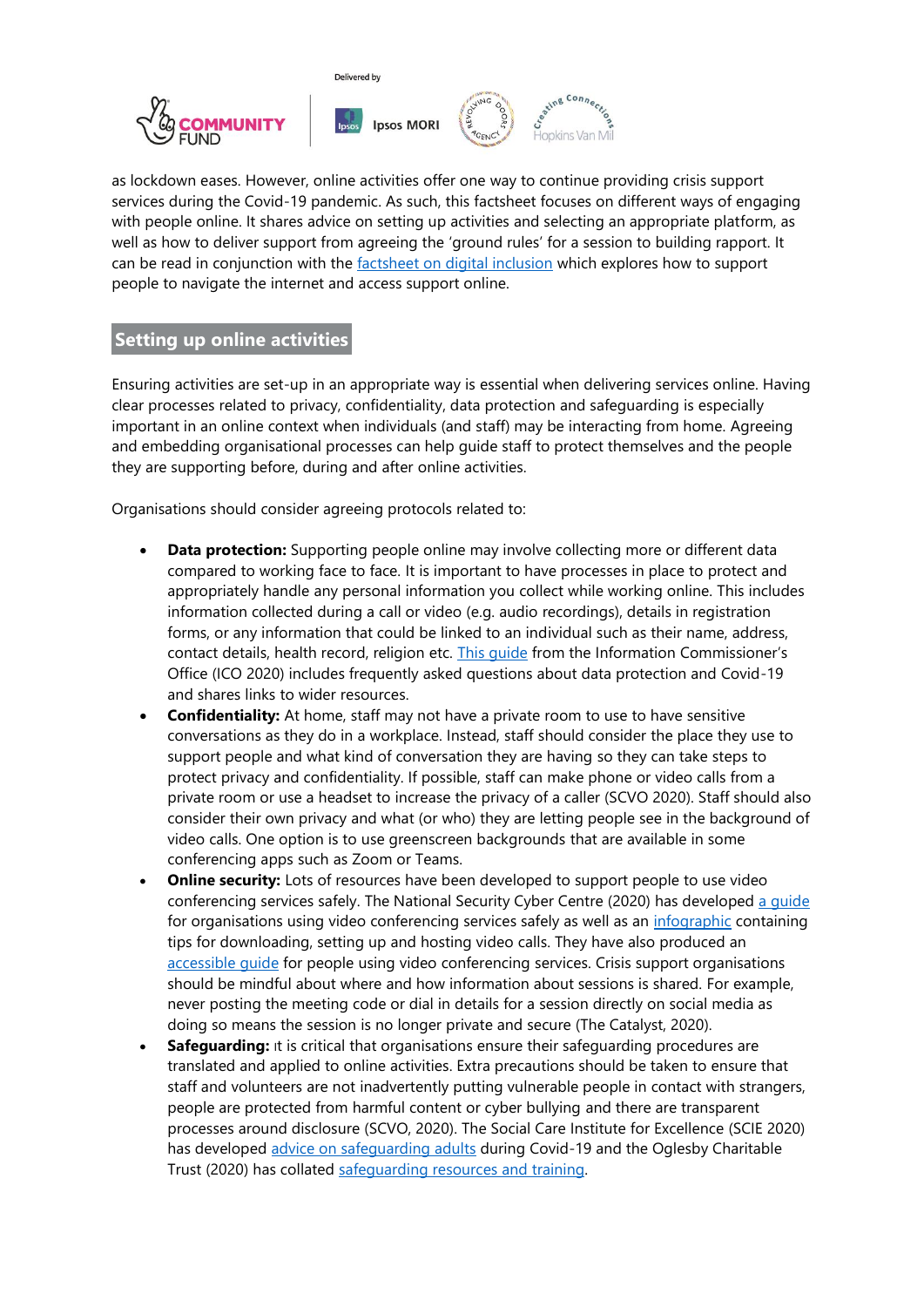

## **Selecting an appropriate platform and activity**

There are a wide range of different platforms available to engage with people online. There is no one platform that will suit everyone and different places may be more appropriate for different individuals and different forms of support (The Catalyst, 2020). For example, someone without a private space may want to participate through a chat app, while others might prefer to use video calls (MEAM 2020). Safety and accessibility considerations are also important in deciding which platform to use.

Organisations may want to consider using different platforms and activities to engage with people online, providing flexibility for people seeking support and mitigating against the risk that a platform may be temporarily unavailable (Charity Digital, 2020a). Some of the key approaches for providing support online include:

- **1:1 support** through a video conferencing platform or chat app where a support worker has a direct conversation with an individual. A session could take place at a scheduled time or as part of a drop in e.g. using chat functionality.
- **Online group sessions** using a video conferencing platform to bring together different people. This could be part of a support session or as a way of hosting lived experience groups.
- **Webinars and websites** providing information or signposting to resources for people looking for support. These resources can be accessed at a time that is convenient to an individual.

When designing or delivering online services, crisis support organisations need to think about the benefits and drawbacks of the platforms they are planning to use, and the risks associated with setting up online activities described above. Tech Soup offers a [side-by-side comparison](https://blog.techsoup.org/posts/understanding-the-videoconferencing-tools-available-to-your-nonprofit) of different video conferencing tools for charities (Hooper 2020) which may help to identify a suitable platform for different activities. Third Sector Lab and SCVO Digital (2020) have developed a [Google Sheet](https://docs.google.com/document/d/1pgVtqrjT5DvLzyE1F5oltVFdPXtAdJSPmiNcFYvQzFc/edit#heading=h.hsou4gcl999y) with case studies and good practice examples of how charities are delivering services online.

## **Building rapport online**

Hosting a session or speaking to someone online is different from building a relationship face to face. It may feel more unusual or challenging in some respects, especially when connecting with someone new. The Catalyst (2020) offer tips for enabling greater comfort and engagement in online sessions:

- The first online session can be used for familiarising everyone with the platform and approach, with a focus on getting everyone signed in and holding basic check ins.
- The volume of information generated in online interactions is different from face-to-face support. When considering holding group sessions, try to keep these on a small scale so everyone can engage and share. While each session will vary, an average of 4 to 10 people (depending on the nature of the discussion) can help achieve equal engagement.

Other advice for building rapport includes the following suggestions (BBC 2020):

- Do not fear silence while this might be harder to do on a call, sharing silence can enable people to feel close. As the speaker feels that they're being listened to supportively, silence may enable far richer, creative thoughts to be voiced.
- Use deep listening techniques this means giving all your attention to the speaker, listening with genuine curiosity and without judgement, and then summarising their views to make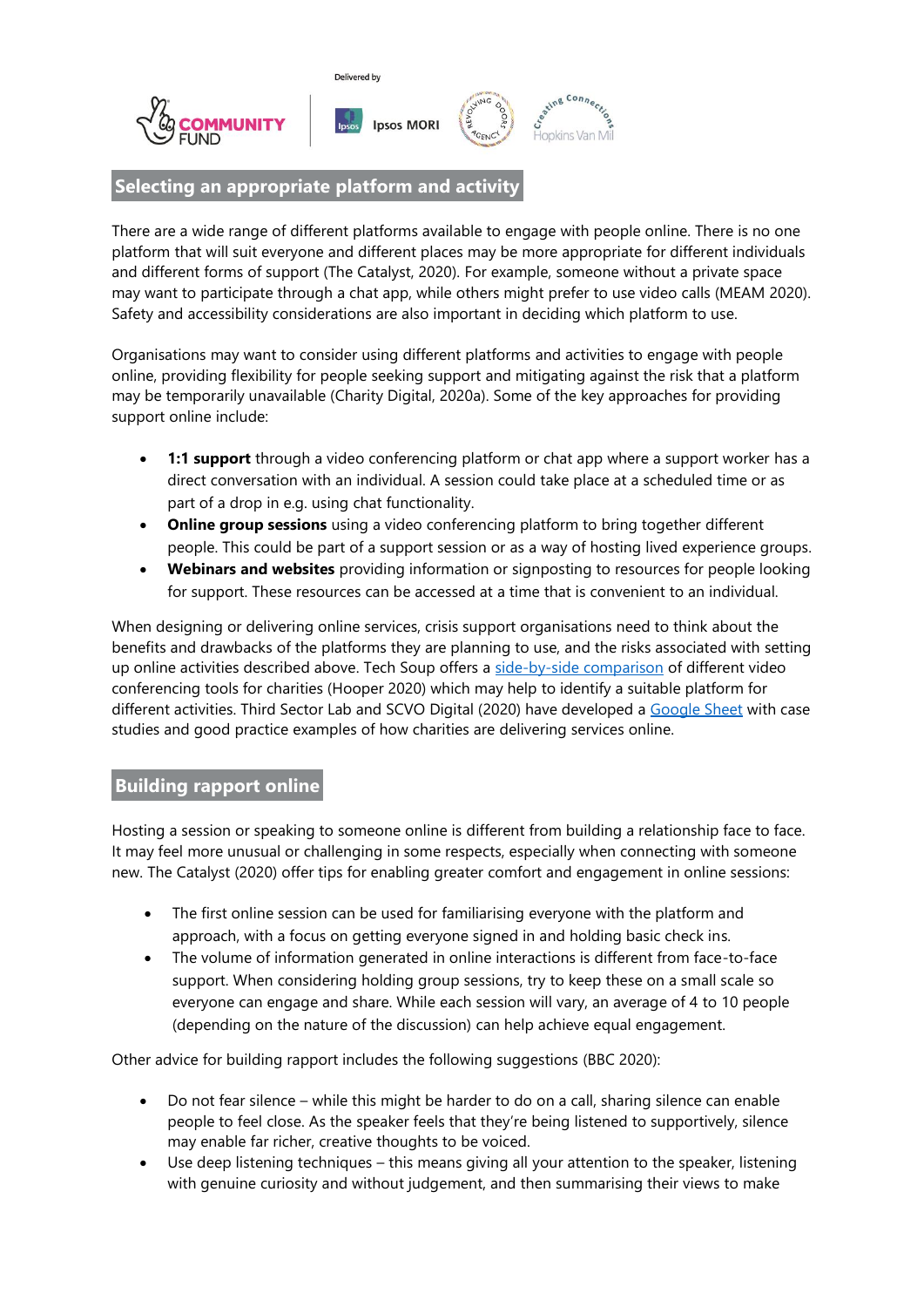



sure you've understood correctly their words, emotions, and underlying meaning. This can enable people to feel truly understood.

- Equal airtime in peer support or mutual aid groups. Make sure the time is shared equally between all people involved.
- Use gestures for instance, touching your heart to convey strong emotions can help people connect through the screen.
- If you use a laptop, place it on top of books or somewhere where it's raised, so that the camera can capture you at eye level.
- Hide your self-view if you are using video conferencing tools as getting distracted by our own face can hinder the process of connecting with another person.
- Consider using a shared background elements that are visually connected can feel as though they are more related.

The Women and Girls Initiative (WGI) has shared their [experiences](https://www.tavinstitute.org/news/virtual-support-and-vulnerability-in-the-women-and-girls-sector/) and [lessons](https://www.tavinstitute.org/news/a-womans-place-is-in-the-on-line-world/) from delivering support online. For example, one project shares photos and names of staff so women can see who they are speaking to, while another has delivered sewing kits with instructions so women can work on their sewing together when they meet online (Scott & Frost 2020).

# **Agreeing the 'ground rules' of a group session**

As well as ensuring the right security and confidentiality procedures are in place, everyone involved in an online activity should know what to expect ahead of joining. The 'ground rules' of a session may be decided by the person running the activity in advance and clearly communicated to the group or agreed between the group before a session begins (MEAM 2020).

Providing clear joining instructions and information about a session helps individuals to know what to expect and make the most out of the time available. This can include guidance on how to access a platform and the option of carrying out a test run if people are using a site for the first time.

Organisers may want to consider agreeing parameters around:

- **Anonymity**: Maintaining anonymity during an online activity protects participants' personal information and may make it easier for individuals to share sensitive and personal issues (Strand et al. 2020). However, it may also make online activities feel more impersonal and can be a barrier to engagement. People should be told in advance whether an activity will be anonymous or not and how they can ensure their information is protected. For example, instructions could cover how to change a username, switch off video, or how not to reveal personal information during the discussion.
- **Session length**: It is important to be clear about how long a session is going to last so people can prepare and set aside protected time, as well as supporting staff to bring a session to an end. Encouraging people to join 10 or 15 minutes in advance of a start time can help ensure everyone is able to access the platform and set up their preferences before a session begins. It can also help to give a reminder 10 minutes before the end of a session so that participants are able to make final contributions, ask questions and discuss what happens next.
- **Focus and format of the activity:** Clear boundaries about the purpose of the session should be established in advance so that individuals know what will be discussed and whether it will be kept confidential, helping them decide whether to join. This can be particularly important in a group discussion as exposure to other people's circumstances may be difficult and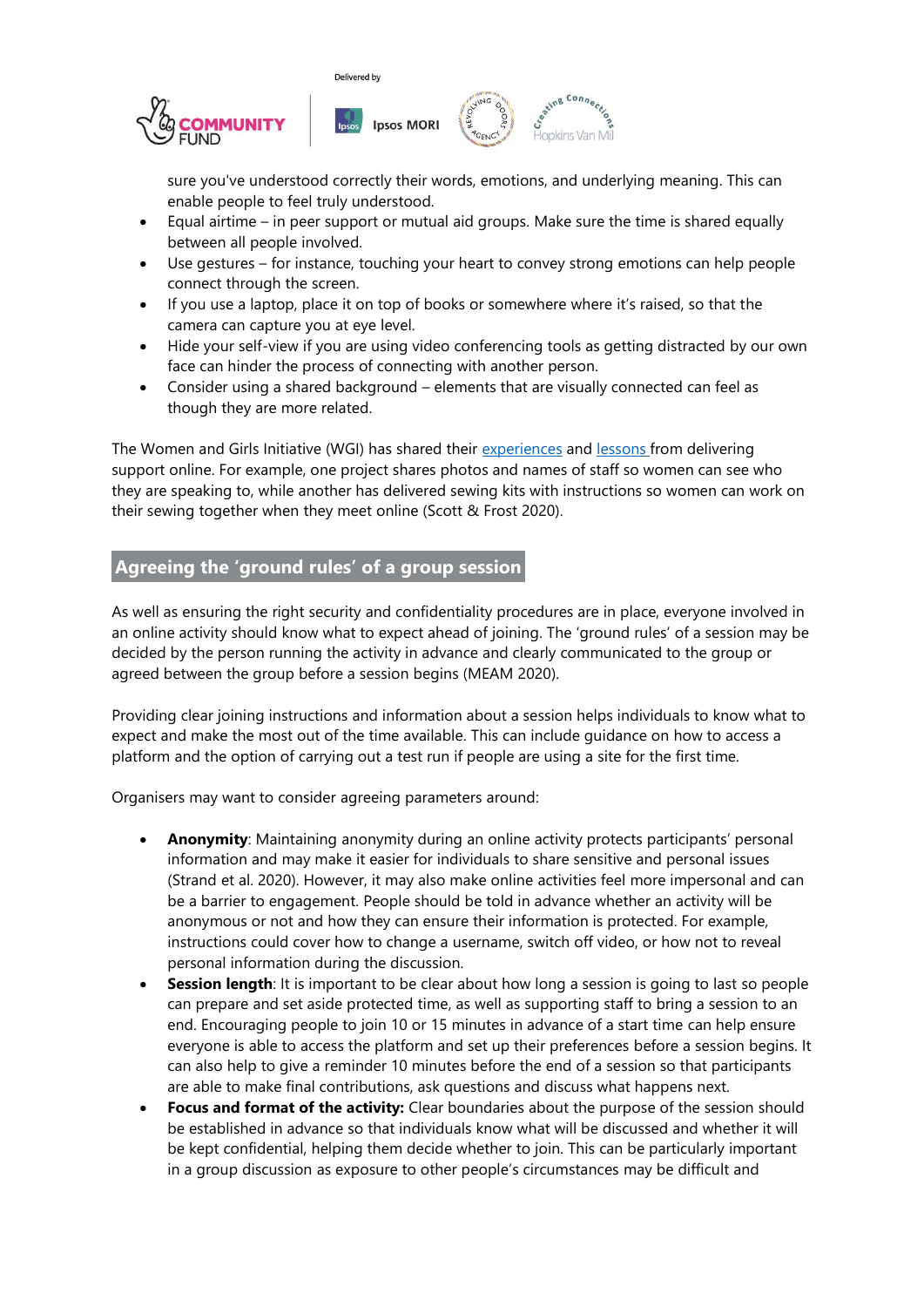

lopkins Van Mil

potentially lead to distress (Smith-Merry et al. 2019). Boundaries can be negotiated with participants and involve conversations around content and anonymity.

• **Who will be involved and what their roles are:** Groups should also be aware of who else is joining a session in advance, and whether they might know them. For example, whether a group is going to involve other people accessing a service, volunteers, staff or funders. This can help to manage expectations and inform whether someone wants to join or not.

#### **[HelpthroughCrisis@ipsos.com](mailto:HelpthroughCrisis@ipsos.com)**

#### **Published: June 2020**

#### **Bibliography**

- BBC (2020). *Coronavirus tips: How to build better relationships remotely*. Retrieved 15<sup>th</sup> June 2020 from <https://www.bbc.co.uk/news/world-52196670>
- Centre for Acceleration of Social Technology. (CAST). *Digital design principles.* Retrieved 15th June 2020 from<https://betterdigital.services/principles/>
- Centre for Ageing Better. (2018). *The digital age: new approaches to supporting people in later life get online*. Retrieved 3rd June 2020 from [https://www.ageing](https://www.ageing-better.org.uk/sites/default/files/2018-05/The-digital-age.pdf)[better.org.uk/sites/default/files/2018-05/The-digital-age.pdf](https://www.ageing-better.org.uk/sites/default/files/2018-05/The-digital-age.pdf)
- Charity Comms. (2020). *Engagement strategies for charities: top takeaways*. Retrieved 15th June 2020 from<https://www.charitycomms.org.uk/engagement-strategies-for-charities-top-takeaways>
- Charity Digital. (2020a). *How one small charity is using tech to innovate service delivery in the face of COVID-19.* Retrieved 12th June 2020 from [https://charitydigital.org.uk/topics/how-one-small](https://charitydigital.org.uk/topics/how-one-small-charity-is-using-tech-to-innovate-service-delivery-in-the-face-of-covid-19-7544)[charity-is-using-tech-to-innovate-service-delivery-in-the-face-of-covid-19-7544](https://charitydigital.org.uk/topics/how-one-small-charity-is-using-tech-to-innovate-service-delivery-in-the-face-of-covid-19-7544)
- Charity Digital. (2020b). *How one charity's response to COVID-19 is allowing them to reach more people than ever.* Retrieved 12<sup>th</sup> June 2020 from [https://charitydigital.org.uk/topics/how-one](https://charitydigital.org.uk/topics/how-one-charitys-response-to-covid-19-is-allowing-them-to-reach-more-people-than-ever-7531)[charitys-response-to-covid-19-is-allowing-them-to-reach-more-people-than-ever-7531](https://charitydigital.org.uk/topics/how-one-charitys-response-to-covid-19-is-allowing-them-to-reach-more-people-than-ever-7531)
- Charity Digital. (2020c). *How charities can build human connection into their digital services*. Retrieved 16th June 2020 from [https://charitydigital.org.uk/topics/topics/how-charities-can-build](https://charitydigital.org.uk/topics/topics/how-charities-can-build-human-connection-into-their-digital-services-7328)[human-connection-into-their-digital-services-7328](https://charitydigital.org.uk/topics/topics/how-charities-can-build-human-connection-into-their-digital-services-7328)
- Hooper, A. (2020). *Understanding the Videoconferencing Tools Available to Your Nonprofit*. Tech Soup. Retrieved 12th June 2020 fro[m https://blog.techsoup.org/posts/understanding-the](https://blog.techsoup.org/posts/understanding-the-videoconferencing-tools-available-to-your-nonprofit)[videoconferencing-tools-available-to-your-nonprofit](https://blog.techsoup.org/posts/understanding-the-videoconferencing-tools-available-to-your-nonprofit)
- Information Commissioner's Office. (ICO). (2020). *Data protection and Coronavirus- what you need to know.* Retrieved 22nd June 2020 from *[https://ico.org.uk/global/data-protection-and](https://ico.org.uk/global/data-protection-and-coronavirus-information-hub/data-protection-and-coronavirus/)[coronavirus-information-hub/data-protection-and-coronavirus/](https://ico.org.uk/global/data-protection-and-coronavirus-information-hub/data-protection-and-coronavirus/)*
- Local Government Association. (LGA). (2017). *Engaging Citizens Online: Role of the third sector and care providers.* Retrieved 15th June 2020 from [https://www.local.gov.uk/sites/default/files/documents/BH044%20-](https://www.local.gov.uk/sites/default/files/documents/BH044%20-%2010_%20Role%20of%20the%20third%20sector%20and%20care%20providers-V6-2_1.pdf) [%2010\\_%20Role%20of%20the%20third%20sector%20and%20care%20providers-V6-2\\_1.pdf](https://www.local.gov.uk/sites/default/files/documents/BH044%20-%2010_%20Role%20of%20the%20third%20sector%20and%20care%20providers-V6-2_1.pdf)